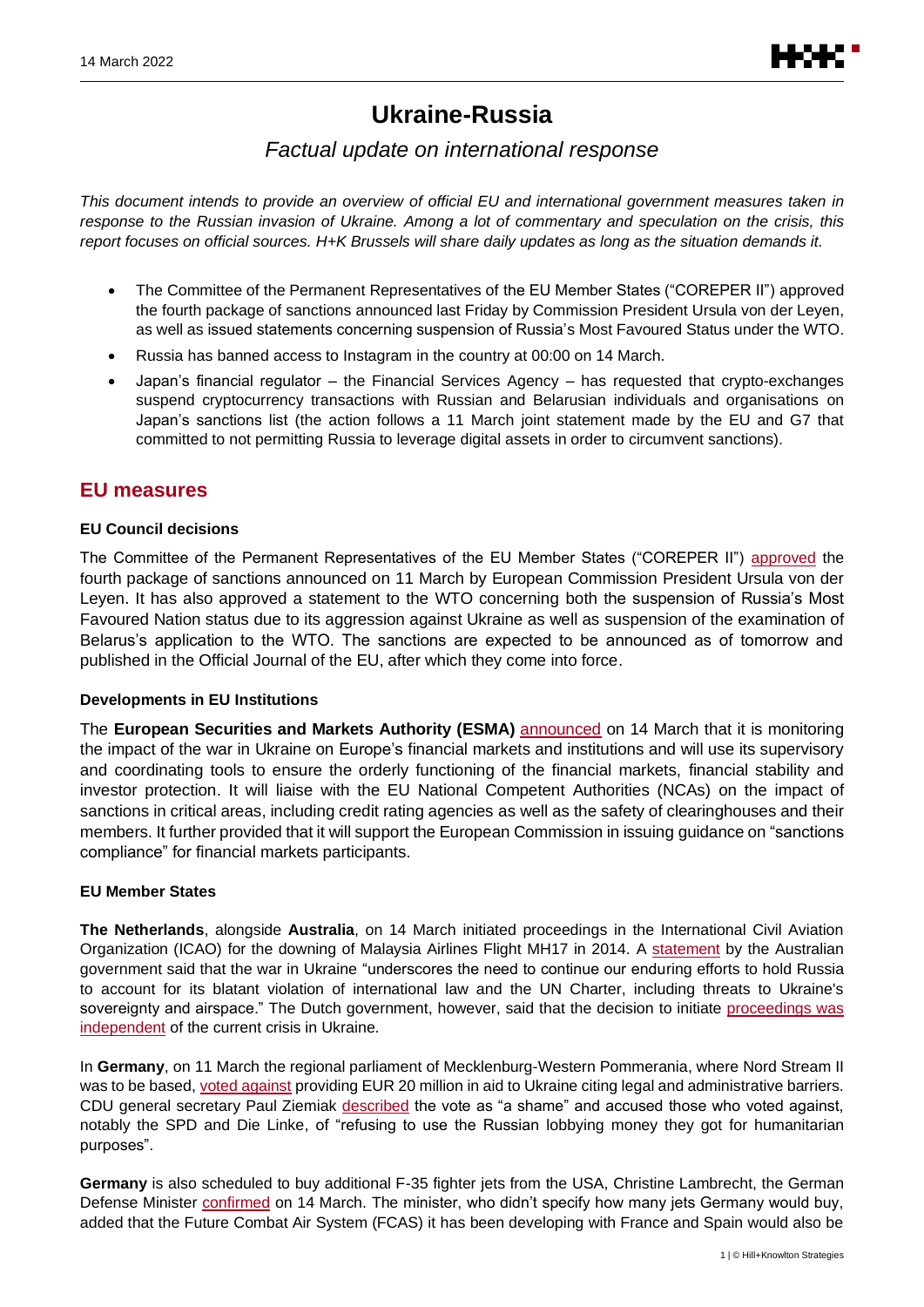

continued. Lambrecht was keen to stress that this did not impact FCAS as the additional US-built fighter jets may have caused concern with EU partners who are currently in the process of developing the next generation Eurofighter.

**Ireland** may revisit its long-held policy of defense neutrality in a referendum, but for now focus must remain on Ukraine [according](https://www.rte.ie/radio/radio1/clips/22073395/) to its Minister for Foreign Affairs, Simon Coveney. "If there needs to be a referendum…then, of course, we will plan for that, but that isn't the issue on the table right now", he told broadcaster RTÉ on 13 March.

**Finnish** Minister for Economics, Mika Lintilä, [has said on Finnish TV](https://yle.fi/uutiset/3-12355815) on 12 March that Finns will have to pay more for goods in what he described as "Putin prices" and warned of food shortages. "The price of food will increase. An extra challenge is that the state of agriculture is already critical. Needed is a quick support package. The genuine concern is that food production in Finland and in the rest of Europe will face an enormous challenge," he added.

### **International measures**

#### **United States**

On 11 March the US Department of Treasur[y imposed](https://home.treasury.gov/news/press-releases/jy0650) further sanctions on Russian billionaire Viktor Vekselberg, three family members of President Putin's spokesperson and legislators over Russia's invasion of Ukraine. Those targeted by the new sanctions also include 10 people on the board of VTB Bank and 12 members of the Duma, Russia's lower house of parliament, Four Novikombank board members (including chair Elena Georgieva), as well as ABR Management and four of its board members (including Bank Rossiya chair Dmitri Lebedev and Vice Governor of Saint Petersburg Vladimir Knyaginin). The US Treasury said these sanctions hold those to account who were directly responsible for Russia's illegitimate and unlawful recognition and facilitating the shameful pretext used by Putin to justify the unprovoked war against Ukraine.

On 12 March President Biden praised th[e resolve](https://www.state.gov/200-million-in-new-security-assistance-for-ukraine/) of the Ukrainian people and military saying they are defending their country with an iron will and announced \$200 million military assistance and pledged to continue to provide humanitarian aid to Ukraine. Biden also reiterated that the US and the international community is one voice and determined to hold Putin accountable.

On 14 March National Security Adviser Jake Sullivan [said](https://edition.cnn.com/2022/03/13/politics/jake-sullivan-meeting-chinese-counterpart-ukraine/index.html) in his CNN interview that China might have known "something" about Putin's military adventure in Ukraine but not to the full extent. He added that China will face severe consequences if it provides any kind of aid to Russia.

#### **United Kingdom**

on 14 March Boris Johnson [announced](https://www.gov.uk/government/news/uk-government-to-donate-generators-to-provide-vital-power-for-ukraine) that his government will donate 500 mobile generators to Ukraine to maintain the supply of electricity to essential facilities such as hospitals, shelters and water treatment plants that have lost power. The UK government has also set up a new Ukraine electricity network support taskforce, including many of the leading power suppliers. They will provide the generators from their stocks, with many expected to be delivered via neighbouring countries. In total, they should provide enough power for 20,000 homes or equivalent buildings. Johnson said Ukrainian people are suffering every day from Putin's grave mistake and that the UK will continue to support Ukraine's struggle against the illegal invasion through economic, diplomatic and humanitarian measures.

#### **Australia**

On 14 March Australia [imposed](https://www.foreignminister.gov.au/minister/marise-payne/media-release/australia-joins-uk-and-us-sanctioning-key-russian-oligarchs) new sanctions on 33 Russian oligarchs and business people, including Chelsea Football Club owner Roman Abramovich and Gazprom CEO Alexey Miller, Dmitri Lebedev Chairman of Rossiya, Sergey Chemezov Chair of Rostec, Nikolay Tokarev CEO of Transneft, Igor Shuvalov Chairman Vnesheconombank (VEB.RF) and Kirill Dmitriev CEO of Russian Direct Investment Fund (RDIF) and their close family members because of their close relationships with President Putin. Australia says it supports recent sanctions by the Western allies and that it will continue working with its partners to inflict more pain on Russia.

On 14 March Australia (and the Netherlands) also [launched](https://www.foreignminister.gov.au/minister/marise-payne/media-release/australia-and-netherlands-initiate-mh17-legal-proceedings) a legal case against Russia at the International Civil Aviation Organization seeking to hold Moscow accountable for its alleged role in the downing of Malaysia Airlines Flight MH17 in 2014. Australia says Russia's unprovoked war demands coherent efforts to hold Russia to